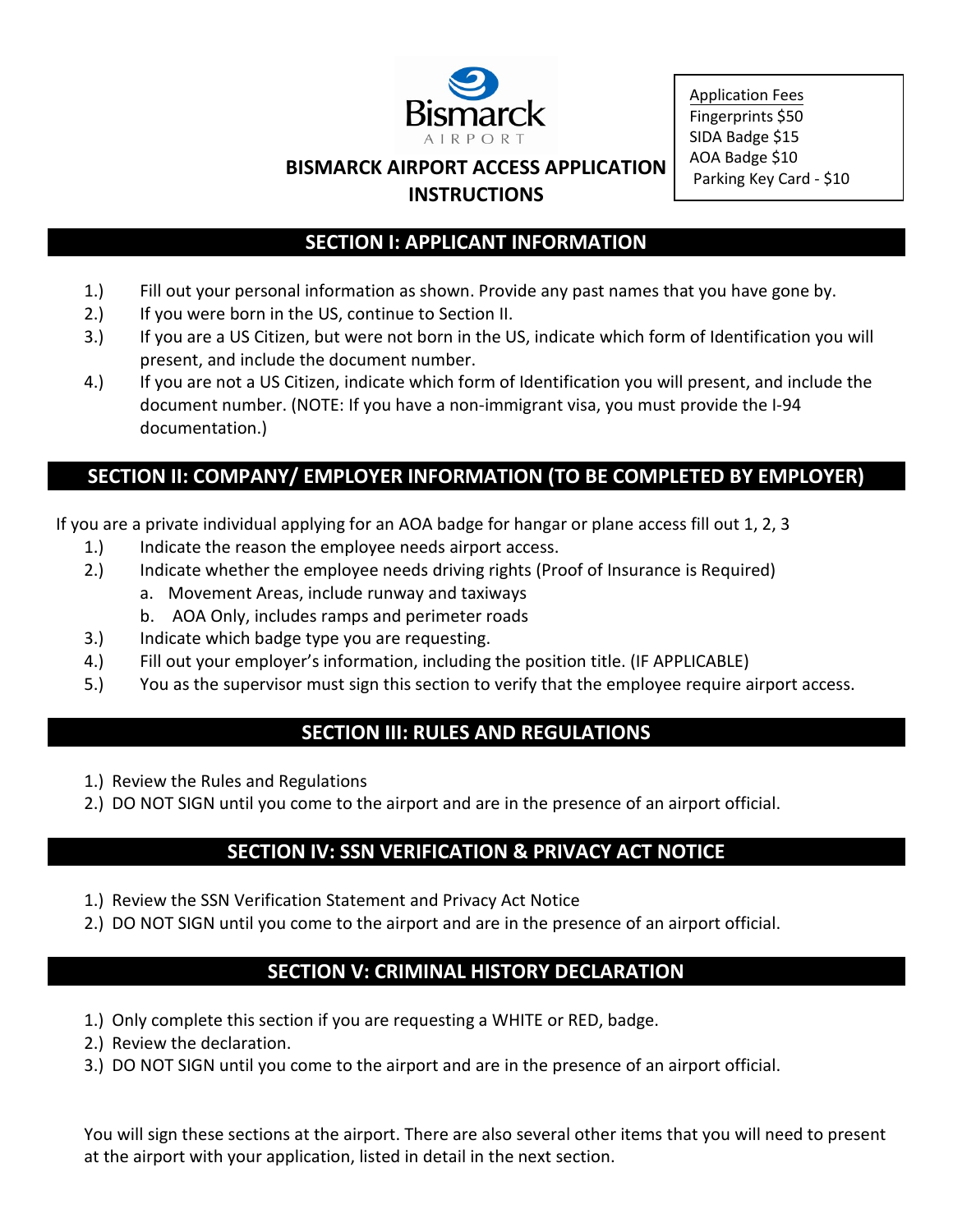#### **BRING APPLICATION TO THE AIRPORT**

When you come to the airport, bring the following items with you:

- 1. Payment The application fees are listed at the top of the application. (Consult your employer regarding these fees)
- 2. Two (2) Forms of Identification (ID) You are required to present two forms of ID. You must present the following:
	- a. Driver's License **OR** US Passport or US Passport Card
	- b. Social Security Card\* **OR** Original or Certified Copy of Birth Certificate

If you are a US Citizen, and were not born in the United States, one form of ID must be one of the following:

- US Passport or US Passport Card
- Certification of Naturalization (N-550)
- US Birth Abroad Certificate (DS 1350 or FS545)
- Certificate of Citizenship

If you are a not a US Citizen, one form of ID must be one of the following:

- Non-immigrant Visa
- I-94 Arrival/Departure Form
- Alien Registration Form

Bring your application, application fees, and two forms of ID to the Airport Administration Office, located on the second floor of the Bismarck Airport Terminal Building.

After your application and fingerprints have been submitted, you will be required to complete training for your badge at the Airport Fire Station. You will receive a call from the Airport Fire Station to set up the training. BRING THE SAME TWO FORMS OF ID TO THE AIRPORT FIRE STATION. Upon successful completion of training, you will be issued a badge.

# **IF YOU HAVE ANY QUESTIONS ABOUT FILLING OUT THE BADGE APPLICATION CONTACT AIRPORT ADMINISTRATION AT 701-355-1808**

\*Social Security cards must be able to be used for identification purposes. Social Security cards issued prior to 1972 may state "NOT FOR IDENTIFICATION" and cannot be used for badging purposes.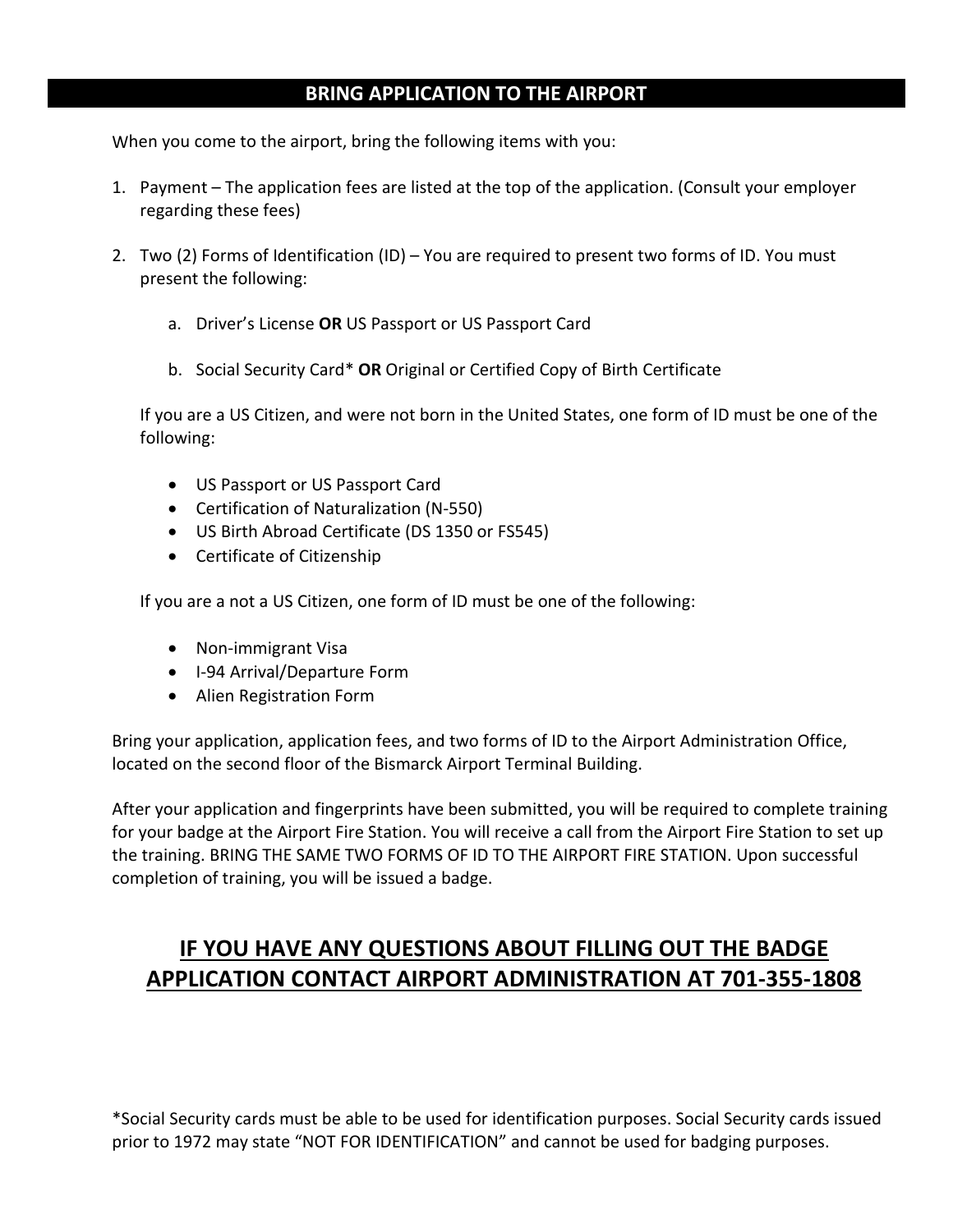

Application Fees Fingerprints \$50 SIDA Badge \$15 AOA Badge \$10 Parking Key Card - \$10

#### **BISMARCK AIRPORT ACCESS APPLICATION**

|                                                                                                                                                                                           |                                                              |                                                                                    |                                                               |                                       | REVISED 3/10/2021 |  |  |  |
|-------------------------------------------------------------------------------------------------------------------------------------------------------------------------------------------|--------------------------------------------------------------|------------------------------------------------------------------------------------|---------------------------------------------------------------|---------------------------------------|-------------------|--|--|--|
|                                                                                                                                                                                           | <b>SECTION I: APPLICANT INFORMATION</b>                      |                                                                                    |                                                               |                                       |                   |  |  |  |
| NAME OF APPLICANT(LAST, FIRST, MIDDLE)                                                                                                                                                    |                                                              | PREVIOUS NAME (LAST, FIRST, MIDDLE)                                                |                                                               |                                       |                   |  |  |  |
| CURRENT ADDRESS (STREET, CITY, STATE, ZIP)                                                                                                                                                |                                                              |                                                                                    |                                                               |                                       |                   |  |  |  |
| DAYTIME PHONE NUMBER                                                                                                                                                                      | <b>EMAIL ADDRESS</b>                                         |                                                                                    |                                                               |                                       |                   |  |  |  |
| DATE OF BIRTH MM/DD/YYYY                                                                                                                                                                  | <b>SEX</b><br><b>RACE</b><br>ΙF<br>M                         | <b>EYE COLOR</b>                                                                   | <b>HAIR COLOR</b>                                             | <b>HEIGHT</b>                         | <b>WEIGHT</b>     |  |  |  |
| SOCIAL SECURITY NUMBER                                                                                                                                                                    | PLACE OF BIRTH (STATE/COUNTRY)<br><b>CITIZENSHIP COUNTRY</b> |                                                                                    |                                                               |                                       |                   |  |  |  |
| HAVE YOU PREVIOUSLY HAD AN AIRPORT BADGE LIVESLINO IF YES, DATES BADGE WAS HELD                                                                                                           |                                                              |                                                                                    |                                                               |                                       |                   |  |  |  |
| IF YOU ARE A U.S. CITIZEN NOT BORN IN THE U.S.                                                                                                                                            |                                                              | IF YOU ARE NOT A U.S. CITIZEN                                                      |                                                               |                                       |                   |  |  |  |
| (PROVIDE AT LEAST ONE OF THE DOCUMENTS LISTED BELOW)                                                                                                                                      |                                                              | (PROVIDE AT LEAST ONE OF THE DOCUMENTS LISTED BELOW)                               |                                                               |                                       |                   |  |  |  |
| U.S. PASSPORT/PASSPORT CARD                                                                                                                                                               | <b>DOCUMENT NUMBER</b>                                       | IF YOU HAVE A NON-IMMIGRANT VISA YOU MUST PROVIDE THE I-94<br><b>DOCUMENTATION</b> |                                                               |                                       |                   |  |  |  |
| CERTIFICATION OF NATURALIZATION<br>N-550)                                                                                                                                                 | <b>DOCUMENT NUMBER</b>                                       |                                                                                    | NON-IMMIGRANT VISA/FOREIGN PASSPORT<br><b>DOCUMENT NUMBER</b> |                                       |                   |  |  |  |
| U.S. BIRTH ABOARD CERTIFICATE<br>(FORM DS1350 OR FS 545)                                                                                                                                  | <b>DOCUMENT NUMBER</b>                                       | I-94 FORM ARRIVAL/DEPARTURE                                                        | DOCUMENT NUMBER                                               |                                       |                   |  |  |  |
| <b>CERTIFICATE OF CITIZENSHIP</b>                                                                                                                                                         | <b>DOCUMENT NUMBER</b>                                       | ALIEN REGISTRATION FORM<br>DOCUMENT NUMBER                                         |                                                               |                                       |                   |  |  |  |
| SECTION II COMPANY/EMPLOYER INFORMATION (TO BE COMPLETED BY EMPLOYER)                                                                                                                     |                                                              |                                                                                    |                                                               |                                       |                   |  |  |  |
| REASON FOR BADGE (EMPLOYMENT, HANGAR ACCESS, FLIGHT STUDENT,<br><b>BASED PILOT, ETC.)</b>                                                                                                 |                                                              | <b>BADGE TYPE NEEDED:</b><br>AOA (BLUE)                                            |                                                               | <b>PARKING PERMIT</b>                 |                   |  |  |  |
|                                                                                                                                                                                           |                                                              | SIDA (RED OR WHITE)                                                                |                                                               |                                       |                   |  |  |  |
| <b>DRIVING PRIVILEGES</b>                                                                                                                                                                 |                                                              |                                                                                    |                                                               |                                       |                   |  |  |  |
| DO YOU NEED TO DRIVE OR OPERATE EQUIPMENT ON THE RUNWAY OR TAXIWAYS? L<br><b>J</b> YES<br><b>J</b> NO<br>1.<br>2. DO YOU NEED TO DRIVE OR OPERATE EQUIPMENT ON ONE THE RAMPS? LVES<br>UNL |                                                              |                                                                                    |                                                               |                                       |                   |  |  |  |
| <b>APPLICATION POSITION TITLE:</b>                                                                                                                                                        |                                                              |                                                                                    |                                                               |                                       |                   |  |  |  |
| EMPLOYER NAME (IF APPLICABLE)                                                                                                                                                             |                                                              | SUPERVISOR NAME (IF APPLICABLE)                                                    |                                                               | EMPLOYER PHONE NUMBER (IF APPLICABLE) |                   |  |  |  |
| EMPLOYER ADDRESS STREET, CITY, STATE, ZIP) (IF APPLICABLE)<br>EMPLOYER E-MAIL (IF APPLICABLE)                                                                                             |                                                              |                                                                                    |                                                               |                                       |                   |  |  |  |
| I CERTIFY THAT THIS APPLICANT IS ACTIVELY EMPLOYED AND REQUIRES ACCESS TO THE SIDA OR AOA AT THE BISMARCK                                                                                 |                                                              |                                                                                    |                                                               |                                       |                   |  |  |  |
| AIRPORT AND I WILL IMMEDIATELY NOTIFY AIRPORT STAFF WHEN THE MEDIA HOLDER NO LONGER REQUIRES ACCESS.                                                                                      |                                                              |                                                                                    |                                                               |                                       |                   |  |  |  |
|                                                                                                                                                                                           |                                                              |                                                                                    |                                                               |                                       |                   |  |  |  |
| <b>AUTHORIZED SIGNATURE:</b><br>DATE:                                                                                                                                                     |                                                              |                                                                                    |                                                               |                                       |                   |  |  |  |
|                                                                                                                                                                                           |                                                              |                                                                                    |                                                               |                                       |                   |  |  |  |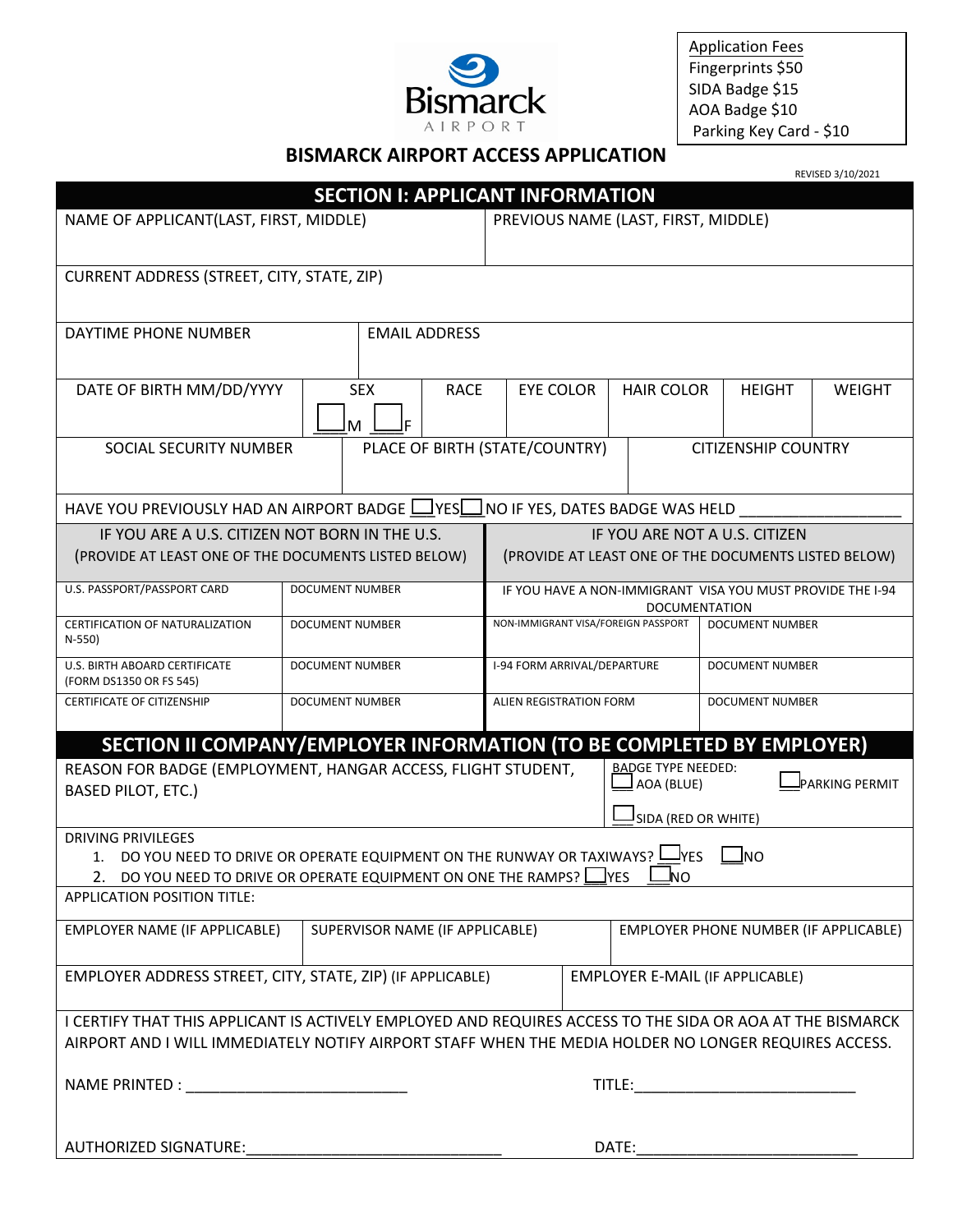I agree to follow the access control rules and regulation set by the transportation security administration and/or bismarck airport and amendments thereto, as follows:

- 1. Immediate notification to Bismarck airport management of lost or stolen key, access card, or I.D. badge.
- 2. Key, access card, or I.D. badges are the property of the City of Bismarck and is non-transferable. Key, access card, or I.D. badge must be returned upon transfer or termination of employment. Bismarck Airport reserves the right to recall keys, access cards and I.D. badges failure to return may result in criminal penalty ndcc 12.1-23-05.
- 3. Keys, access cards, I.D. badges may not be loaned to other persons. Doing so is a violation of federal law.
- 4. Access must be controlled while gate/door is open. Gate/door must be closed after entering or exiting the area (stop and wait procedure).
- 5. Any person whose act or failure to act results in a fine or penalty being assessed against the airport or the City of Bismarck by any federal, state, or local governmental agency having jurisdiction shall be fully liable for the payment or reimbursement to the airport of such fine or penalty this liability would extend to and include the costs associated with the restitution, modification, repair, or clean-up of conditions resulting from such violations including attorney fees. These situations may include security, safety, environmental, aeronautical, health or any other airport related issues. (City of Bismarck ordinance 10-08-10)
- 6. Violation of access control rules may result in fines or revoking of key, access card and I.D. badge.
- 7. Some employees receiving keys, access card, and I.D. badge will be required to complete 49cfr part 1542.213 training for access onto the security identification area (SIDA). While in the (SIDA) the I.D. badge shall be displayed on the outer garment at all times. Challenge procedures must be adhered to.
- 8. Employees operating a motor vehicle on airside will be required to supply and keep current a certification of insurance that meets the minimum amounts and coverage's as determined by the Bismarck Airport.
- 9. false statement. it is unlawful for any person to make a false statement or false representation, orally or in writing, to a designated airport official if that false statement allows that person to access or enter the security display identification area, airport operations area, or any other secured area at the airport. (city of bismarck ordinance 10-08-09 and section 1001 of title 18 united states code)
- 10. SCREENING NOTICE: Any employee holding a credential granting access to a Security Identification Display Area may be screened at any time while gaining access to, working in, or leaving a Security Identification Display Area.

**The information I have provided is true, complete and correct to the best of my knowledge and belief and is provided in good faith. I understand that a knowing and willful false statement can be punished by fine or imprisonment or both. (see section 1001 of title 18 of the united states code)**

| Applicant's Name Print                                       | Signature                              | Jate |  |  |  |  |
|--------------------------------------------------------------|----------------------------------------|------|--|--|--|--|
| <b>SECTION IV: SSN VERIFICATION &amp; PRIVACY ACT NOTICE</b> |                                        |      |  |  |  |  |
|                                                              | SOCIAL SECURITY VERIFICATION STATEMENT |      |  |  |  |  |

I authorize the social security administration to release my social security number and full name to the transportation security administration, Intelligence and Analysis(IA), Attention: Aviation Programs (TSA-10)/Aviation Worker Program, 601 South 12<sup>th</sup> street, Arlington, VA 20598.

I am the individual to whom the information applies and want this information released to verify that my SSN is correct. I know that if I make any representation that I know is false to obtain information from social security records, I could be punished by a fine, or imprisonment, or both.

#### PRIVACY ACT NOTICE

Authority: 6 U.S.C. § 1140, 46 U.S.C. § 70105; 49 U.S.C. §§ 106, 114, 5103a, 40103(b)(3),40113, 44903, 44935-44936, 44939, and 46105; the Implementing Recommendations of the 9/11Commission Act of 2007, § 1520 (121 Stat. 444, Public Law 110-53, August 3, 2007); FAA Reauthorization Act of 2018, §1934(c) (132 Stat. 3186, Public Law 115-254, Oct 5. 2018), and Executive Order 9397 (November 22, 1943), as amended.**. Purpose**: The Department of Homeland Security (DHS) will use the information to conduct a security threat assessment. If applicable, your fingerprints and associated information will be provided to the Federal Bureau of Investigation (FBI) for the purpose of comparing your fingerprints to other fingerprints in the FBI's Next Generation Identification (NGI) system or its successor systems including civil, criminal, and latent fingerprint repositories. The FBI may retain your fingerprints and associated information in NGI after the completion of this application and, while retained, your fingerprints may continue to be compared against other fingerprints submitted to or retained by NGI. DHS will also transmit your fingerprints for enrollment into US-VISIT Automated Biometrics Identification System (IDENT). DHS will also transmit your fingerprints for enrollment into US-VISIT Automated Biometrics Identification System (IDENT). DHS will also maintain a national, centralized revocation database of individuals who have had airport or aircraft operator issued identification media revoked for noncompliance with aviation security requirements. DHS has established a process to allow an individual whose name is mistakenly entered into the database to correct the record and have the individual's name expunged for the database. If an individual who is listed in the centralized database wishes to pursue expungement due to mistaken identity, the individual must send an email to TSA at [Aviation.workers@tsa.dhs.gov.](mailto:Aviation.workers@tsa.dhs.gov) **Routine Uses**: In addition to those disclosures generally permitted under 5 U.S.C. 522a(b) of the Privacy Act, all or a portion ofthe records or information contained in this system may be disclosed outside DHS as a routine use pursuant to 5 U.S.C. 522a(b)(3) including with third parties during the course of a security threat assessment, employment investigation, or adjudication of a waiver or appeal request to the extent necessary to obtain information pertinent to the assessment, investigation, or adjudication of your application or in accordance with the routine uses identified in the TSA system of records notice (SORN) DHS/TSA 002, Transportation Security Threat Assessment System. For as long as your fingerprints and associated information are retained in NGI, your information may be disclosed pursuant to your consent or without your consent as permitted by the Privacy Act of 1974 and all applicable Routine Uses as may be published at any time in the Federal Register, including the Routine Uses for the NGI system and the FBI's Blanket Routine Uses.**Disclosure:** Pursuant to § 1934(c) of the FAA Reauthorization Act of 2018, TSA is required to collect your SSN on applications for Secure Identification Display Area (SIDA) credentials. For SIDA applications, failure to provide this information will result in denial of a credential. For other aviation credentials, although furnishing your SSN is voluntary, if you do not provide the information requested, DHS may be unable to complete your security threat assessment.